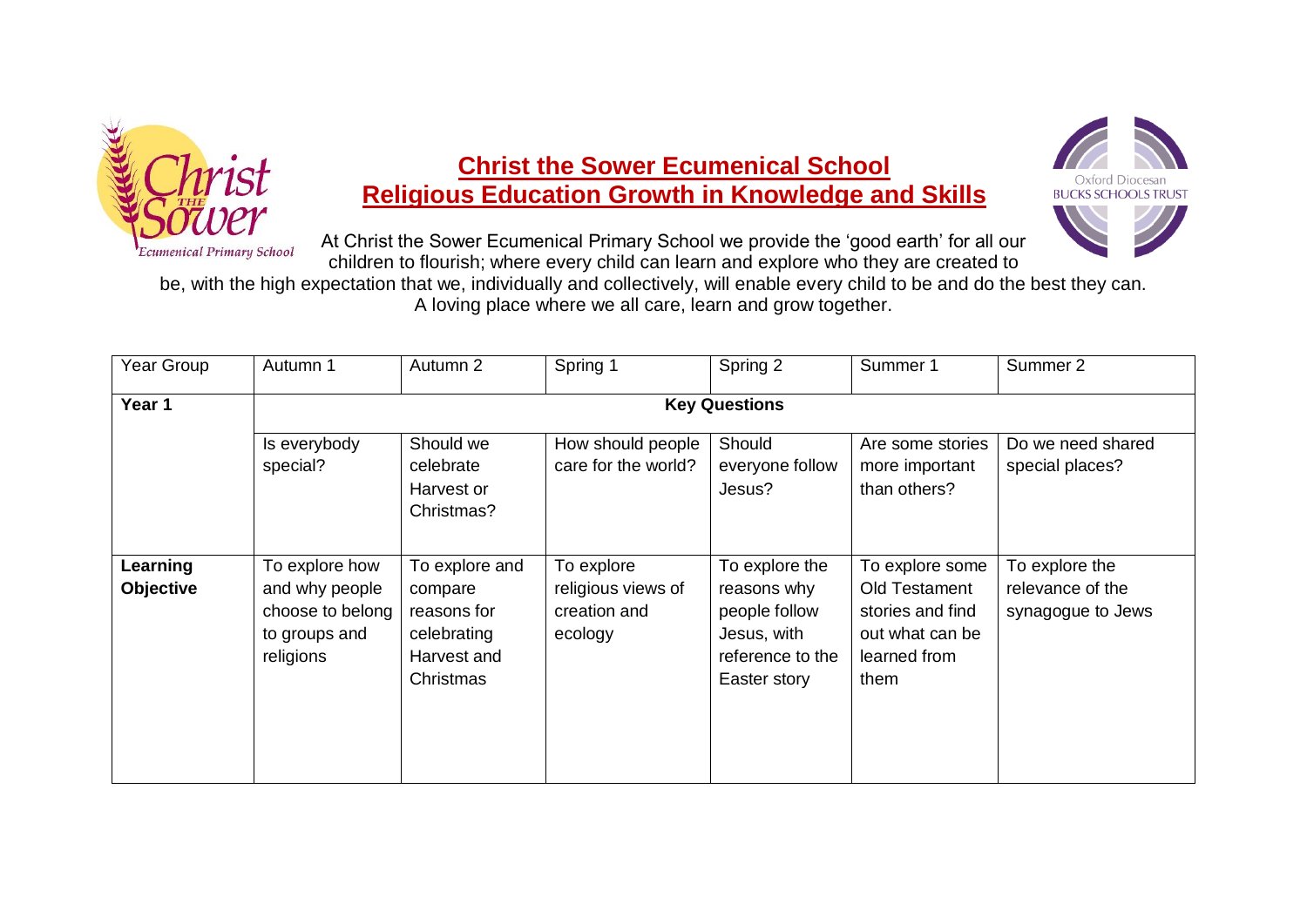| <b>Key Concepts</b> | Belief; Identity | Christianity;              | Christianity;       | Christianity;                 | Christianity;            | Judaism; Sacred         |
|---------------------|------------------|----------------------------|---------------------|-------------------------------|--------------------------|-------------------------|
|                     |                  | Harvest;                   | Judaism; Creation   | Easter;                       | Judaism; Old             | space; Synagogue        |
|                     |                  | Christmas;                 |                     | Leaders;                      | Testament;               |                         |
|                     |                  | Judaism;<br>Sukkot; Giving |                     | Rabbi; Vicar                  | <b>Moral stories</b>     |                         |
|                     |                  | thanks                     |                     |                               |                          |                         |
|                     |                  |                            |                     |                               |                          |                         |
| <b>Syllabus</b>     | Does it feel     | Are religious              | Does the world      | What can I learn              | What can I learn         | Does it feel special to |
| <b>Questions</b>    | special to       | celebrations               | belong to God?      | from stories                  | from stories from        | belong?                 |
| addressed           | belong?          | important to               |                     | from religious<br>traditions? | religious<br>traditions? |                         |
|                     |                  | people?                    | Should people take  |                               |                          | Who do I believe I am?  |
|                     | Who do I believe |                            | care of the world?  |                               |                          |                         |
|                     | I am?            | Is God important           |                     | Should people                 | Should people            |                         |
|                     |                  | to everyone?               |                     | follow religious              | follow religious         |                         |
|                     |                  |                            |                     | leaders and                   | leaders and              |                         |
|                     |                  |                            |                     | teachings?                    | teachings?               |                         |
| <b>Value</b>        |                  | Compassion                 | Contemplative       | Courageous                    |                          |                         |
| Year <sub>2</sub>   |                  |                            |                     | <b>Key Questions</b>          |                          |                         |
|                     | Who should you   | Should you wear            | Is it important to  | <b>Is Easter</b>              | Can stories              | How should you spend    |
|                     | follow?          | religious                  | celebrate the New   | important for the             | change people?           | the weekend?            |
|                     |                  | symbols?                   | Year?               | church?                       |                          |                         |
|                     |                  |                            |                     |                               |                          |                         |
|                     |                  |                            |                     |                               |                          |                         |
|                     |                  |                            |                     |                               |                          |                         |
| Learning            | To explore       | To explore the             | To explore the      | To explore how                | To explore the           | To explore the Shabbat  |
| Objective           | leaders and how  | variety of ways            | ways that different | the church                    | way that Old             |                         |
|                     |                  | people can                 | people and          |                               | <b>Testament and</b>     |                         |
|                     |                  |                            |                     |                               |                          |                         |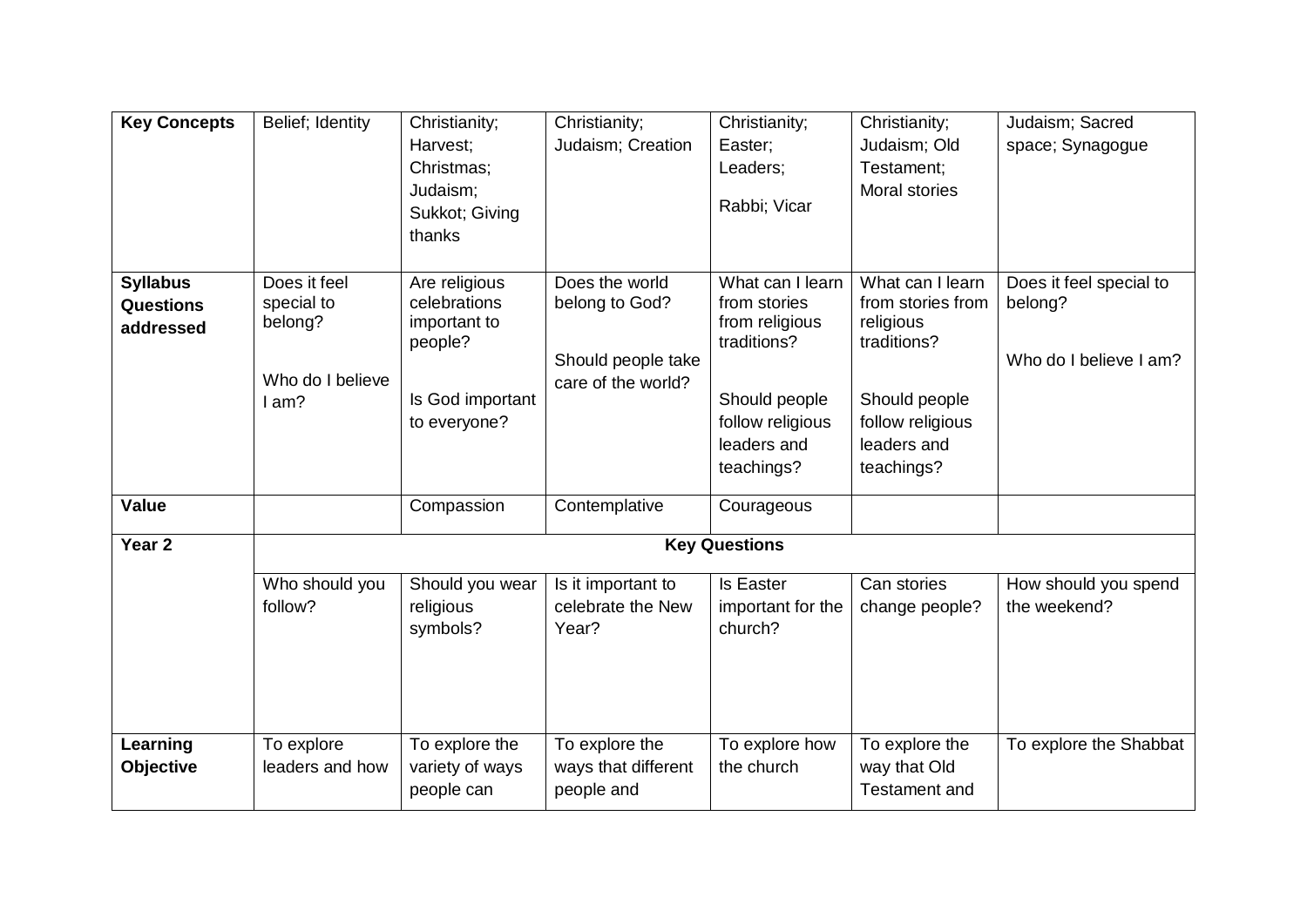|                                                  | and why they are<br>followed                                                                                                        | express beliefs<br>by what they<br>wear                                                                 | different faiths<br>celebrate New<br>Year                                                    | celebrates<br>Easter                                                                                                                                                         | <b>New Testament</b><br>stories show that<br>people are<br>changed                                                      |                                                                                                  |
|--------------------------------------------------|-------------------------------------------------------------------------------------------------------------------------------------|---------------------------------------------------------------------------------------------------------|----------------------------------------------------------------------------------------------|------------------------------------------------------------------------------------------------------------------------------------------------------------------------------|-------------------------------------------------------------------------------------------------------------------------|--------------------------------------------------------------------------------------------------|
| <b>Key Concepts</b>                              | Judaism;<br>Abraham;<br>Moses; Rabbi;<br>Vicar                                                                                      | Symbols;<br>Belonging                                                                                   | Celebration; New<br>Year; Rosh<br>Hashanah;<br>Baisakhi                                      | Easter;<br>Baptism;<br>Church; Lent                                                                                                                                          | Christianity;<br>Judaism; Old<br><b>Testament (story</b><br>of Joseph); New<br><b>Testament (story</b><br>of Zacchaeus) | Judaism; Shabbat;<br>Creation                                                                    |
| <b>Syllabus</b><br><b>Questions</b><br>addressed | What can I learn<br>from stories from<br>religious<br>traditions?<br>Should people<br>follow religious<br>leaders and<br>teachings? | Are symbols<br>better than<br>words at<br>expressing<br>religious beliefs?<br>Who do I believe<br>1 am? | Are religious<br>celebrations<br>important to<br>people?<br>Is God important to<br>everyone? | Are religious<br>celebrations<br>important to<br>people?<br>Is God<br>important to<br>everyone?<br>Are symbols<br>better than<br>words at<br>expressing<br>religious beliefs | Who do I believe<br>$l$ am?<br>What can I learn<br>from stories from<br>religious<br>traditions?                        | Are symbols better<br>than words at<br>expressing beliefs?<br>Does it feel special to<br>belong? |
| <b>Value</b>                                     | Courageous                                                                                                                          |                                                                                                         |                                                                                              |                                                                                                                                                                              | Contemplative                                                                                                           |                                                                                                  |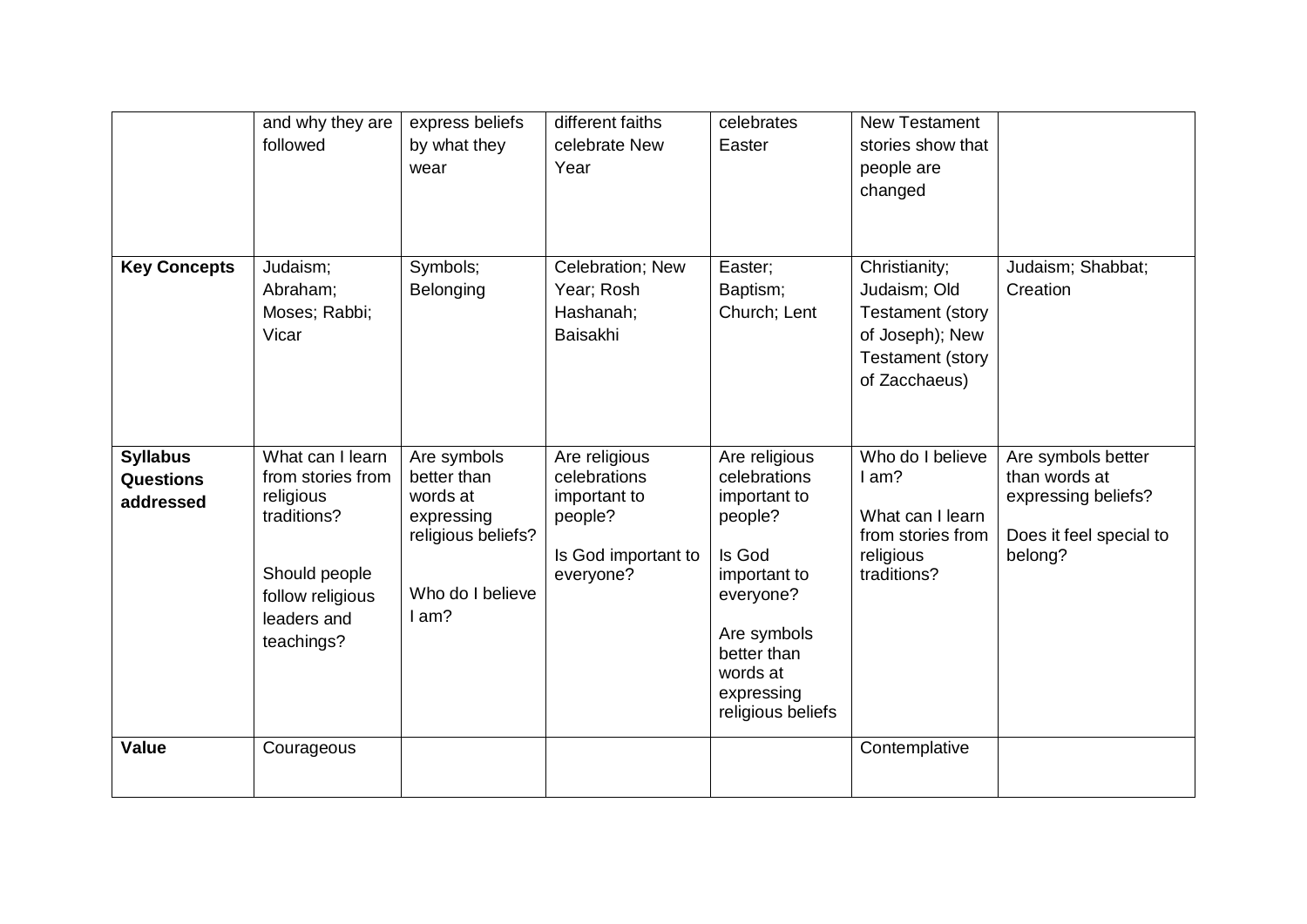| Year <sub>3</sub>                                | <b>Key Questions</b>                                                                                         |                                                                                           |                                                                                                                                             |                                                                                                                                             |                                                                                                                                                |                                                                                                                                       |  |  |
|--------------------------------------------------|--------------------------------------------------------------------------------------------------------------|-------------------------------------------------------------------------------------------|---------------------------------------------------------------------------------------------------------------------------------------------|---------------------------------------------------------------------------------------------------------------------------------------------|------------------------------------------------------------------------------------------------------------------------------------------------|---------------------------------------------------------------------------------------------------------------------------------------|--|--|
|                                                  | Does taking<br>bread and wine<br>show that<br>someone is a<br>Christian?                                     | Is light a good<br>symbol for<br>celebration?                                             | Is a Jewish child<br>free to choose how<br>to live?                                                                                         | Does Easter<br>make sense<br>without<br>Passover?                                                                                           | Does Jesus<br>have authority<br>for everyone?                                                                                                  | Can made up stories<br>tell the truth?                                                                                                |  |  |
| Learning<br>Objective                            | To explore the<br>ritual of<br>communion and<br>other ways of<br>belonging to the<br>church                  | To understand<br>the significance<br>of light as a<br>symbol of belief                    | To explore the<br>impact<br>Jewish/Hindu<br>beliefs have on the<br>life of a child                                                          | To explore the<br>connections<br>between Easter<br>and Passover.<br>particularly the<br>Last Supper                                         | To explore the<br>life of Jesus from<br>the perspective<br>of his authority                                                                    | To explore how Jesus<br>taught truths through<br>story                                                                                |  |  |
| <b>Key Concepts</b>                              | Communion;<br>Commitment;<br>Church                                                                          | Light; Belief;<br>Advent; Diwali;<br>Chanukah                                             | Judaism; Hindu;<br>Belief;<br>Commandments                                                                                                  | Judaism;<br>Christianity;<br>Freedom;<br>Passover; Last<br>Supper                                                                           | Authority                                                                                                                                      | Truth; Parable; Fable;<br>Myth                                                                                                        |  |  |
| <b>Syllabus</b><br><b>Questions</b><br>addressed | Does<br>participating in<br>worship help<br>people to feel<br>closer to God<br>and their faith<br>community? | Is religion the<br>most important<br>thing in<br>everyone's life?<br>Can the arts<br>help | Does living out<br>parents' religious<br>beliefs/traditions<br>take away<br>someone's<br>freedom or add to<br>his/her sense of<br>identity? | Do sacred texts<br>have to be true<br>to help people<br>understand their<br>religion?<br>Is religion the<br>most important<br>influence and | Is religion the<br>most important<br>influence and<br>inspiration in<br>everyone's life?<br>Do all religious<br>beliefs influence<br>people to | Do sacred texts have to<br>be true to help people<br>understand their<br>religion?<br>Do all religious beliefs<br>influence people to |  |  |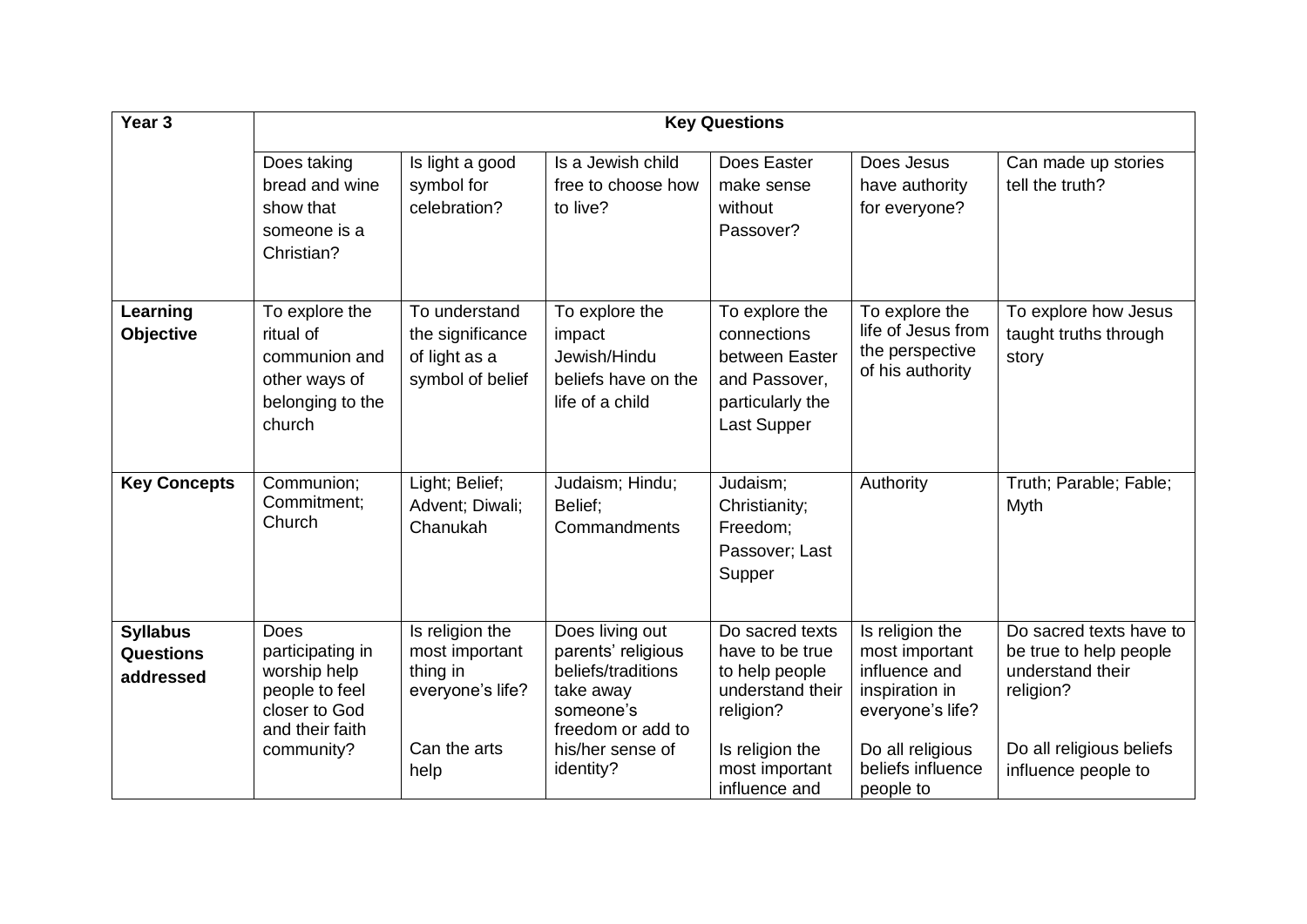|                              | Is religion the<br>most important<br>influence and<br>inspiration in<br>everyone's life?         | communicate<br>religious belief?                                                                      | Does participating<br>in worship help<br>people feel closer<br>to God or their faith<br>community? | inspiration in<br>everyone's life?     | behave well<br>towards others?                                          | behave well towards<br>others?                                                           |
|------------------------------|--------------------------------------------------------------------------------------------------|-------------------------------------------------------------------------------------------------------|----------------------------------------------------------------------------------------------------|----------------------------------------|-------------------------------------------------------------------------|------------------------------------------------------------------------------------------|
| <b>Value</b>                 |                                                                                                  |                                                                                                       |                                                                                                    |                                        | Compassion                                                              | Courageous                                                                               |
| Year 4                       |                                                                                                  |                                                                                                       |                                                                                                    | <b>Big Questions</b>                   |                                                                         |                                                                                          |
|                              | Do Murtis help<br>Hindus<br>understand<br>God?                                                   | Should<br><b>Christians</b><br>worship Mary?                                                          | Is a holy journey<br>necessary for<br>believers?                                                   | Should<br>believers give<br>things up? | Did Jesus really<br>do miracles?                                        | Does prayer change<br>things?                                                            |
| Learning<br><b>Objective</b> | To explore how<br>Hindus express<br>their beliefs<br>through images<br>of deities and<br>symbols | To explore the<br>role of Mary in<br>Christian life and<br>in the Christmas<br>story in<br>particular | To explore the holy<br>journeys made by<br>believers                                               | To explore Lent                        | To explore at<br>least two<br>miracles of<br>Jesus and<br>evaluate them | To explore the reasons<br>why believers pray and<br>what they believe the<br>results are |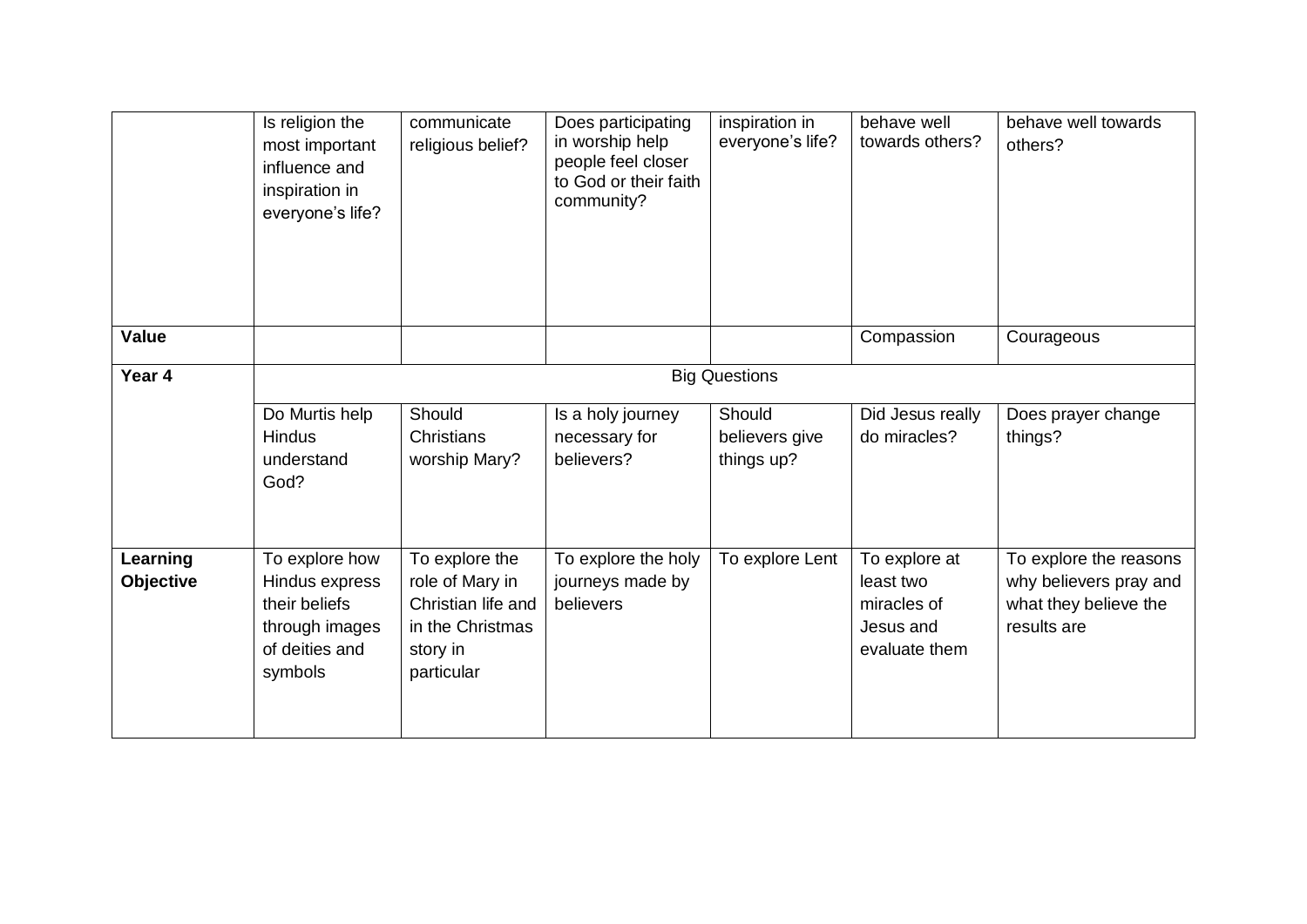| <b>Key Concepts</b>                              | God; Brahman;<br>Trimurti; Murtis;<br>Avatars                                                                                                      | God; Virgin<br>Mary; Christ;<br>Icon                                                                                                                                         | Hindu; Christianity;<br>Pilgrimage;<br>Worship                                                                                                                                              | Christianity;<br>Lent; Giving<br>things up                                                                                               | <b>Miracles</b>                                                                                                                                                                   | Prayer<br>(sin/salvation/miracle)                                                                                                               |
|--------------------------------------------------|----------------------------------------------------------------------------------------------------------------------------------------------------|------------------------------------------------------------------------------------------------------------------------------------------------------------------------------|---------------------------------------------------------------------------------------------------------------------------------------------------------------------------------------------|------------------------------------------------------------------------------------------------------------------------------------------|-----------------------------------------------------------------------------------------------------------------------------------------------------------------------------------|-------------------------------------------------------------------------------------------------------------------------------------------------|
| <b>Syllabus</b><br><b>Questions</b><br>addressed | Can the arts help<br>communicate<br>religious beliefs?<br>Is religion the<br>most important<br>influence and<br>inspiration in<br>everyone's life? | <b>Does</b><br>participating in<br>worship help<br>people feel<br>closer to God or<br>their faith<br>community?<br>Can the arts<br>help<br>communicate<br>religious beliefs? | Is religion the most<br>important influence<br>and inspiration is<br>everyone's life?<br>Does participating<br>in worship help<br>people feel closer<br>to God or their faith<br>community? | Is religion the<br>most important<br>influence and<br>inspiration is<br>everyone's life?<br>Do religious<br>people lead<br>better lives? | Do sacred texts<br>have to be true<br>to help people<br>understand their<br>religion?<br>Is religion the<br>most important<br>influence and<br>inspiration in<br>everyone's life? | Do religious people<br>lead better lives?<br>Is it possible to hold<br>religious beliefs without<br>trying to make the<br>world a better place? |
| <b>Value</b>                                     | Contemplative                                                                                                                                      |                                                                                                                                                                              | Contemplative                                                                                                                                                                               | Contemplative                                                                                                                            | Compassionate                                                                                                                                                                     | Contemplative                                                                                                                                   |
| Year 5                                           |                                                                                                                                                    |                                                                                                                                                                              |                                                                                                                                                                                             | <b>Big Questions</b>                                                                                                                     |                                                                                                                                                                                   |                                                                                                                                                 |
|                                                  | Do Muslims<br>need the<br>Qur'an?                                                                                                                  | Does God<br>communicate<br>with man?                                                                                                                                         | Does the<br>community of the<br>Mosque help<br>Muslims lead<br>better lives?                                                                                                                | Was the death<br>of Jesus a<br>worthwhile<br>sacrifice?                                                                                  | Are you<br>inspired?                                                                                                                                                              | What is best for our<br>world? Does religion<br>help people decide?                                                                             |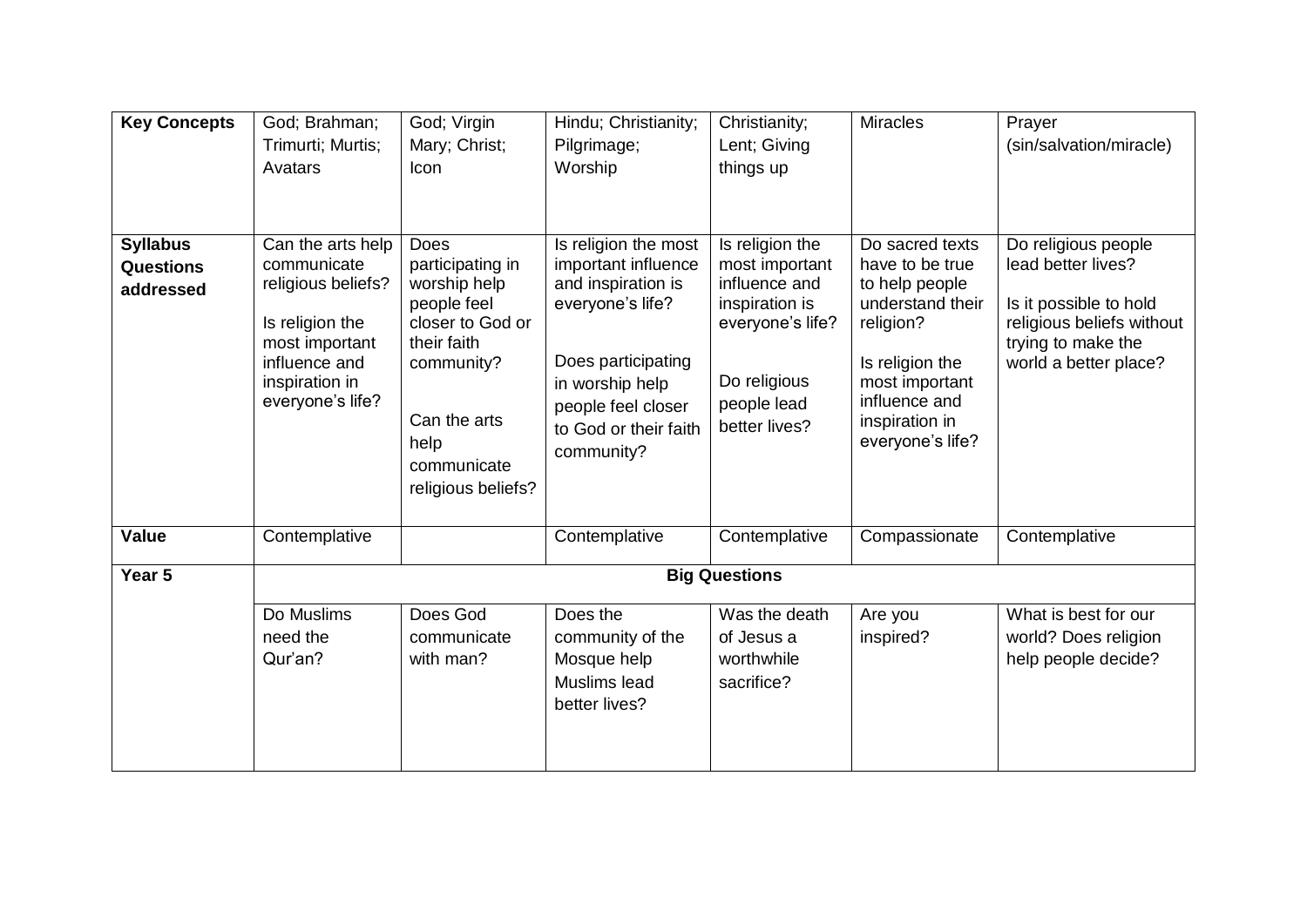| Learning<br>Objective                            | To explore<br>different ways of<br>showing belief<br>with special<br>reference to<br>Islam                                                                                                        | To understand<br>the Christmas<br>story from a<br>biblical viewpoint                                                                                                              | To explore how the<br>Mosque influences<br>the life and belief<br>of Muslims                                                                                                                         | To explore the<br>death of Jesus<br>at Easter                                                                                                          | To explore the<br>work of the Holy<br>Spirit in inspiring<br>Christians in the<br>past and today                                         | To explore how and<br>why believers help<br>others through charity<br>and service                                                               |
|--------------------------------------------------|---------------------------------------------------------------------------------------------------------------------------------------------------------------------------------------------------|-----------------------------------------------------------------------------------------------------------------------------------------------------------------------------------|------------------------------------------------------------------------------------------------------------------------------------------------------------------------------------------------------|--------------------------------------------------------------------------------------------------------------------------------------------------------|------------------------------------------------------------------------------------------------------------------------------------------|-------------------------------------------------------------------------------------------------------------------------------------------------|
| <b>Key Concepts</b>                              | Sacred Text;<br>Wudu; Hadith;<br>Hafiz;<br>Calligraphy                                                                                                                                            | Revelation;<br>Incarnation                                                                                                                                                        | Mosque;<br>Community;<br>Ummah                                                                                                                                                                       | <b>Key Concepts:</b><br>Christianity;<br>Sacrifice; Sin;<br>Redemption                                                                                 | <b>Key Concepts:</b><br>Christ; Holy<br>Spirit;<br>Inspiration;<br>Pentecost                                                             | <b>Key Concepts:</b><br>Inspiration; Christianity;<br>Charity; Islam - Zakkah                                                                   |
| <b>Syllabus</b><br><b>Questions</b><br>addressed | Do Sacred Texts<br>have to be true<br>to help people<br>understand their<br>religion?<br>Does<br>participating in<br>worship help<br>people feel<br>closer to God or<br>their faith<br>community? | Do Sacred Texts<br>have to be true<br>to help people<br>understand their<br>religion?<br>Is religion the<br>most important<br>influence and<br>inspiration in<br>everyone's life? | Is religion the most<br>important influence<br>and inspiration in<br>everyone's life?<br>Does participating<br>in worship help<br>people to feel<br>closer to God or to<br>their faith<br>community? | Should religious<br>people be sad<br>when someone<br>dies?<br>Is religion the<br>most important<br>influence and<br>inspiration in<br>everyone's life? | Do religious<br>people lead<br>better lives?<br>Is religion the<br>most important<br>influence and<br>inspiration in<br>everyone's life? | Do religious people<br>lead better lives?<br>Is it possible to hold<br>religious beliefs without<br>trying to make the<br>world a better place? |
| <b>Values</b>                                    |                                                                                                                                                                                                   | Contemplative                                                                                                                                                                     |                                                                                                                                                                                                      | Courageous                                                                                                                                             | Compassionate                                                                                                                            | Compassionate                                                                                                                                   |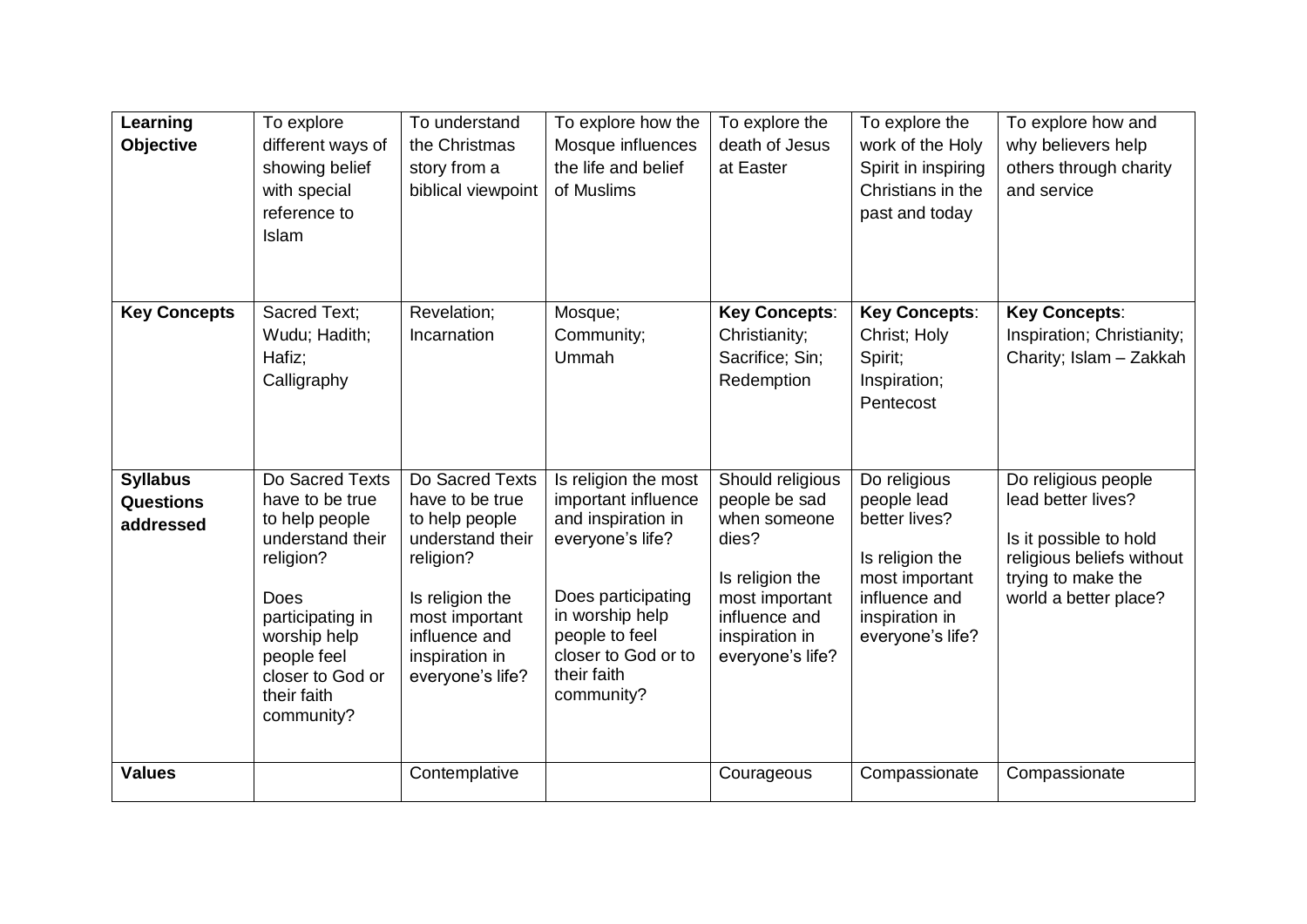| Year <sub>6</sub>            | <b>Big Questions</b>                                                                                                                      |                                                                             |                                                                                                  |                                                                                                            |                                         |                                                                                                             |  |  |
|------------------------------|-------------------------------------------------------------------------------------------------------------------------------------------|-----------------------------------------------------------------------------|--------------------------------------------------------------------------------------------------|------------------------------------------------------------------------------------------------------------|-----------------------------------------|-------------------------------------------------------------------------------------------------------------|--|--|
|                              | Are the saints<br>encouraging role<br>models?                                                                                             | Is "God made<br>man" a good<br>way to<br>understand the<br>Christmas story? | Do clothes express<br>beliefs?                                                                   | Is the<br>resurrection<br>important to<br>Christians?                                                      | Can we know<br>what God is<br>like?     | Does it matter what we<br>believe about creation?                                                           |  |  |
| Learning<br><b>Objective</b> | To explore<br>reasons behind<br>the persecution<br>of saints; to<br>compare the<br>saints to the<br>person and<br>persecution of<br>Jesus | To explore the<br>concept of<br>incarnation in<br>the Christmas<br>story    | To explore how<br>clothing rules can<br>express belief and<br>give people a<br>sense of identity | To explore the<br>resurrection of<br>Jesus, the<br>Easter narrative<br>and concepts of<br>life after death | To explore<br>different views of<br>God | To explore different<br>views of creation and<br>consider the<br>consequences of<br>holding certain beliefs |  |  |
| <b>Key Concepts</b>          | Persecution;<br>Saints;<br>Commitment                                                                                                     | Christ;<br>Incarnation;<br>Emmanuel                                         | Islam; Modest<br>dress code                                                                      | Resurrection;<br>Reincarnation;<br>Funeral;<br>Heaven                                                      | God; Prayer;<br>Faith; Shahadah         | Multi faith; Creation;<br>Care for world                                                                    |  |  |